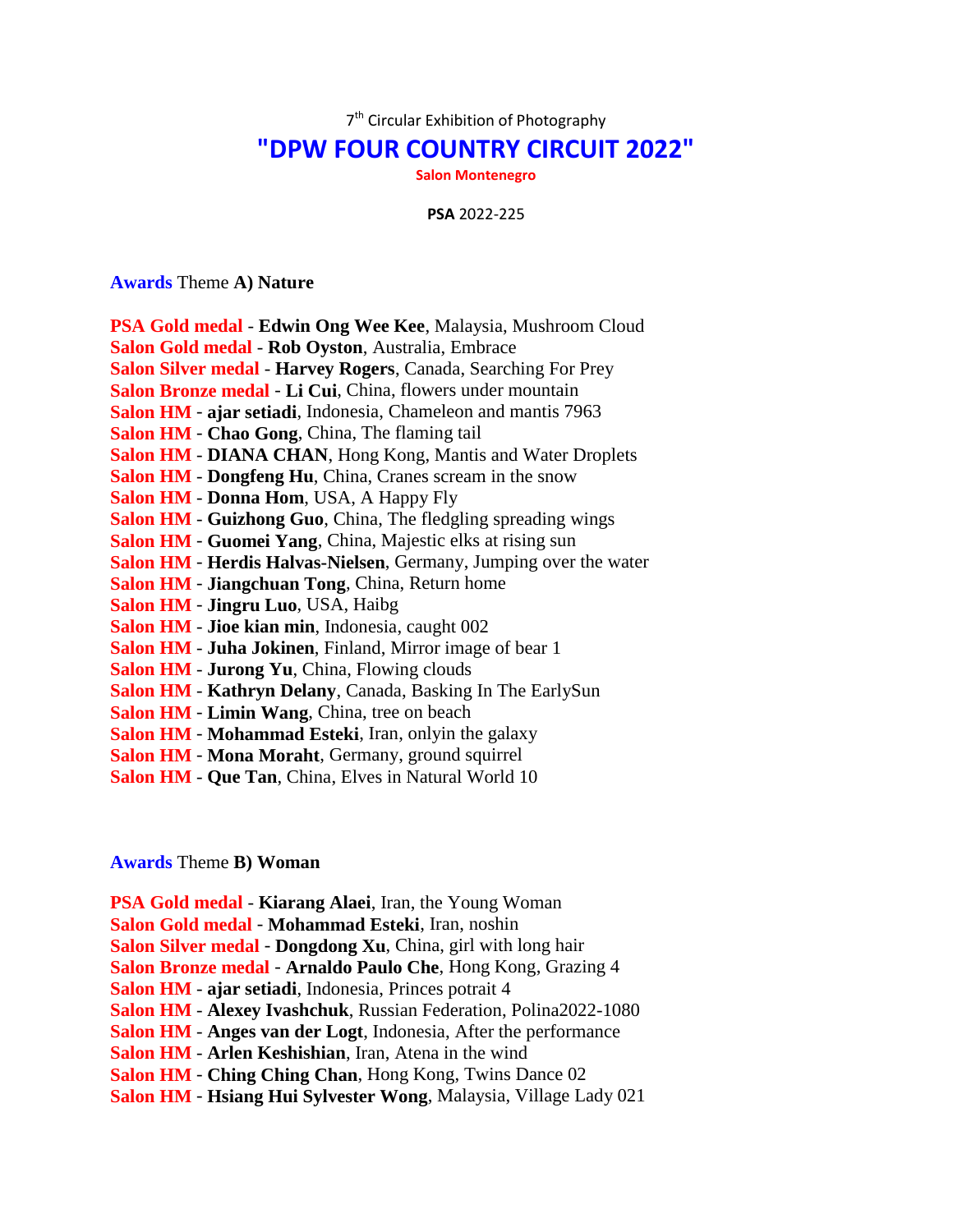- **Salon HM JACKY DUMANGIN**, France, CLAUDETTE
- **Salon HM Jioe kian min**, Indonesia, Preparation for prayer 002
- **Salon HM Jurong Yu**, China, Life in Daliangshan 20
- **Salon HM Lee Eng Tan**, Singapore, Teahouse lady prepares tea 5
- **Salon HM Manfred Kluger**, Germany, lets dance-2
- **Salon HM Seyed Reza Javadi**, Iran, Nowruz
- **Salon HM Shaoning Liu**, China, Glance back
- **Salon HM Thanasis Hadjipavlou**, Cyprus, Owning her uniqueness
- **Salon HM Xiaoping Chen**, China, Woman in Town
- **Salon HM Xinglong He**, China, Shy girl
- **Salon HM Yichi Wang**, China, Pilgrimage road
- **Salon HM Zoltan Lokos**, Hungary, Old door

## **Awards** Theme **C) Open Color**

**PSA Gold medal** - **Mohammad Esteki**, Iran, living in silence **Salon Gold medal** - **Chao Gong**, China, Sempoma **Salon Silver medal** - **Arnaldo Paulo Che**, Hong Kong, Temple Festival 1 **Salon Bronze medal** - **Hossein Zare**, Iran, The Last Surviving **Salon HM** - **Alexey Ivashchuk**, Russian Federation, Lera in the hat **Salon HM** - **Arlen Keshishian**, Iran, Perspective **Salon HM** - **Charles Ashton**, England, Measuring Up **Salon HM** - **Ching Ching Chan**, Hong Kong, Aquatic Blossom 009 **Salon HM** - **Christian Mangeot**, France, Palais des papes, Avignon-1 **Salon HM** - **Hanxin Li**, China, Charm of Blue and white pottery **Salon HM** - **Jioe kian min**, Indonesia, jumping **Salon HM** - **Lydia Horemans**, Belgium, Aventura Mol **Salon HM** - **Massimiliano Falsetto**, Italy, the turkish bath **Salon HM** - **Mona Moraht**, Germany, Manarola **Salon HM** - **Ovi D Pop**, Romania, The Seasons`s Labyrinth **Salon HM** - **Timo Valpasvuo**, Finland, IGOR **Salon HM** - **Xianyong He**, China, love of mother **Salon HM** - **Xiaoping Xiang**, China, sleeping baby 2 **Salon HM** - **Xinglong He**, China, Beijing Opera girl **Salon HM** - **Xiongbin Zuo**, China, little panda **Salon HM** - **Yunfeng Zhang**, China, Classical beauty **Salon HM** - **Zoltan Lokos**, Hungary, Shopwindow 1

**Awards** Theme **D) Open Monochrome**

**PSA Gold medal** - **Hossein Zare**, Iran, Wrong Way **Salon Gold medal** - **Jurong Yu**, China, Elks **Salon Silver medal** - **Que Tan**, China, Horses